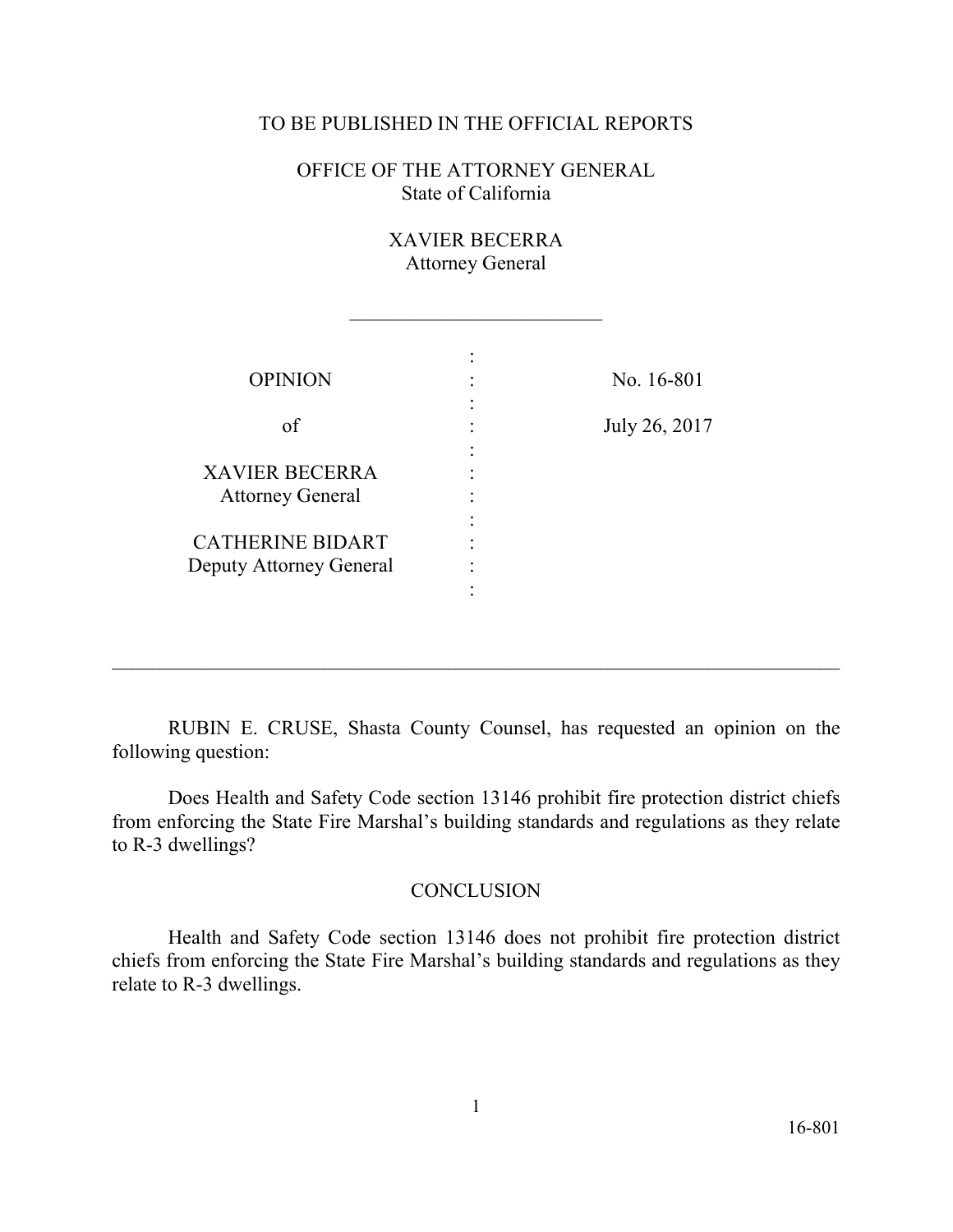## ANALYSIS

A Fire Protection District<sup>1</sup> is a public agency, separate from a city or county, that safety purposes of their districts, $3$  including the power to issue citations for violations of fire protection codes and district ordinances.<sup>4</sup> provides fire protection services within a defined geographical area.<sup>2</sup> Fire protection districts have chiefs, who are vested with all the powers necessary to carry out the fire and

Health and Safety Code section 13146 addresses the authority of fire protection district chiefs to enforce the State Fire Marshal's building standards and regulations, 5 both in general and as those regulations relate to "R-3 dwellings"—a term that encompasses residential occupancies including single-family homes, as well as a variety of licensed facilities such as adult care centers, day-care centers, foster family homes, and drug recovery homes.<sup>6</sup>

<sup>2</sup> Health & Saf. Code,  $\S$  13810 ("Any territory, whether incorporated or unincorporated, whether contiguous or noncontiguous, may be included in a fire protection district"). (See 92 Ops.Cal.Atty.Gen. 83, 83 (2009).)

<sup>[3](#page-2-0)</sup> Health & Saf. Code, §§ 13861-13862.

 $\overline{a}$ 

4 Health & Saf. Code, §§ 13871-13872.

 Fire Marshal's regulations may be found in Title 19 and in Title 24 of Part 9 of the <sup>5</sup> The State Fire Marshal has a duty to "foster, promote, and develop ways and means of protecting life and property against fire and panic," and may adopt building standards and other regulations to further these purposes. (Health & Saf. Code, § 13100.1; see, e.g., Health & Saf. Code, §§ 13108.5, 13143.2, subd. (a), 13144.4, 17921, subd. (b).) The State California Code of Regulations.

6 In its entirety, section 310.5 of Part 2 of the California Building Code provides:

 occupants are primarily permanent in nature and not classified as Group R-1, R-Residential Group R-3. Residential Group R-3 occupancies where the 2, R-2.1, R-3.1, R-4 or I, including:

Buildings that do not contain more than two dwelling units Boarding houses (nontransient) with 16 or fewer occupants Boarding houses (transient) with 10 or fewer occupants Congregate residences (nontransient) with 16 or fewer occupants

<sup>&</sup>lt;sup>1</sup> Fire Protection Districts are created pursuant to the Fire Protection District Law of 1987 (Health & Saf. Code, §§ 13800-13970), but our conclusions would apply equally to other districts when exercising authorized fire protection powers. (E.g., Gov. Code, § 61100, subd. (d) (community services district); Pub. Resources Code, §§ 5786.7, subd. (d) (recreation and park district), 13070, subd. (c) (resort improvement district); see also Pub. Util. Code, § 16463.5 (utility district); Wat. Code, §§ 31120, 71680 (water districts).)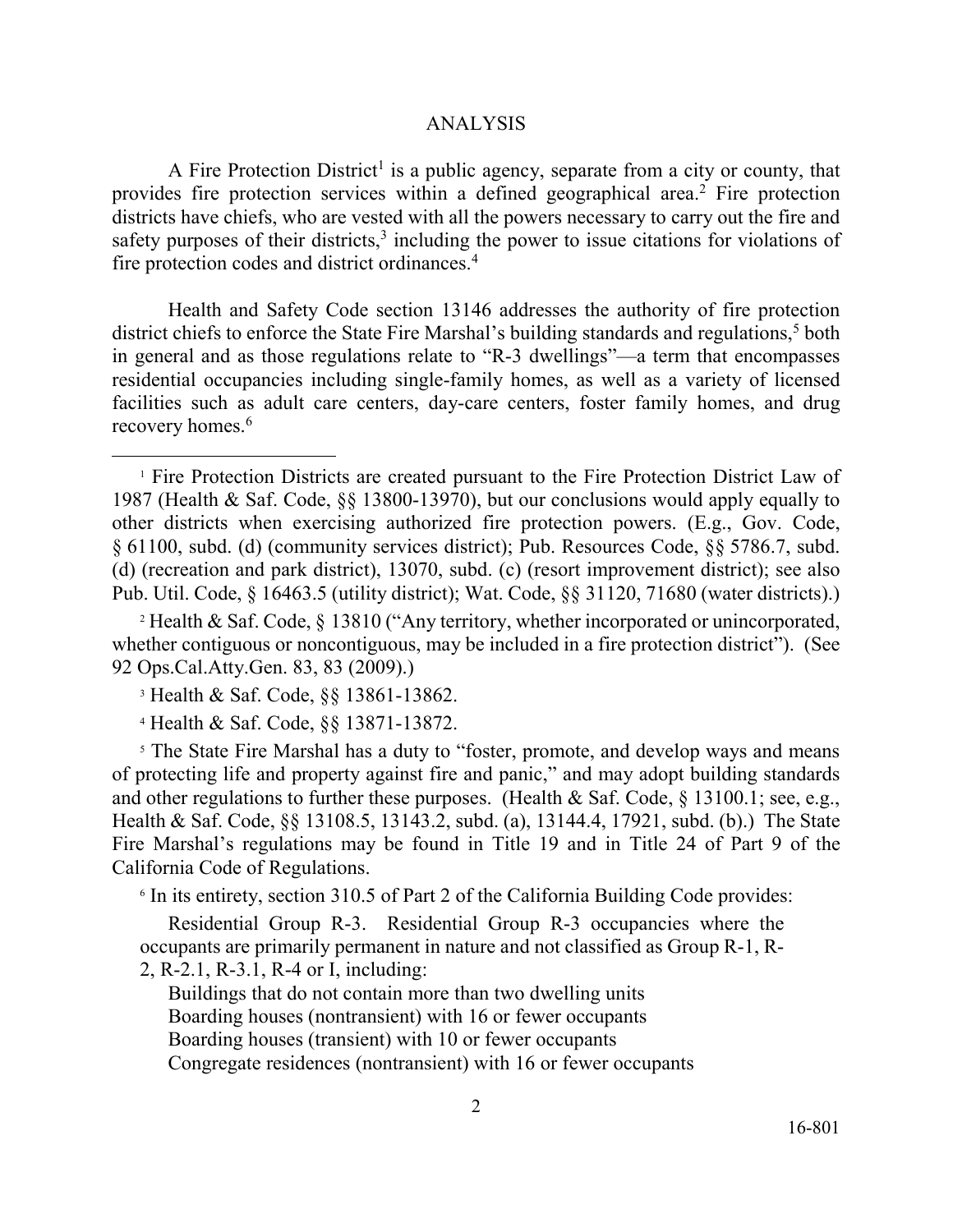<span id="page-2-0"></span> within the state fire protection statutory scheme as a whole counters such an interpretation. In this opinion, we consider whether section 13146 is meant to prohibit fire protection district chiefs from enforcing the State Fire Marshal's building standards and regulations as they relate to R-3 dwellings. For the reasons that follow, we find that the statute's language does not compel such an interpretation, and that the statute's context

phrase and sentence in pursuance of the legislative purpose."<sup>7</sup> On the other hand, where a particular interpretation."<sup>8</sup> Also salient to our inquiry here is the principle that statutory In construing any statute, our purpose is always to give effect to the legislative intent expressed in the statute. We "look first to the words of the statute themselves, giving to the language its usual, ordinary import and according significance, if possible, to every word, ambiguity exists, "consideration should be given to the consequences that will flow from language must be read "in the context of the statutory framework as a whole in order to determine its scope and purpose and to harmonize the various parts of the enactment."<sup>9</sup>

Congregate residences (transient) with 10 or fewer occupants [HCD 1] Efficiency dwelling units

Adult care facilities that provide accommodations for six or fewer clients of any age for less than 24 hours. Licensing categories that may use this classification include Adult Day Programs.

Alcoholism or drug abuse recovery homes (ambulatory only)

Child care facilities that provide accommodations for six or fewer clients of any age for less than 24 hours.

Licensing categories that may use this classification include, but are not limited to:

Day-Care Center for Mildly Ill Children,

Infant Care Center,

School Age Child Day-Care Center.

Family Day-Care Homes that provide accommodations for 14 or fewer children, in the provider's own home for less than 24-hours.

Foster family homes (ambulatory only)

 Adult care and child care facilities that are within a single family home are permitted to comply with the California Residential Code.

Lodging houses with five or fewer guest rooms

2016 California Building Code (effective Jan. 1, 2017) (italics and bold omitted).

<sup>7</sup>*Dyna-Med, Inc. v. Fair Employment & Housing Com*. (1987) 43 Cal.3d 1379, 1386- 1387.

<sup>8</sup>*Id.* at p. 1387.

 $\overline{a}$ 

 <sup>9</sup>*Coalition of Concerned Communities, Inc. v. Los Angeles* (2004) 34 Cal.4th 733, 737; see also *Select Base Materials, Inc. v. Bd. of Equalization* (1959) 51 Cal.2d 640, 645,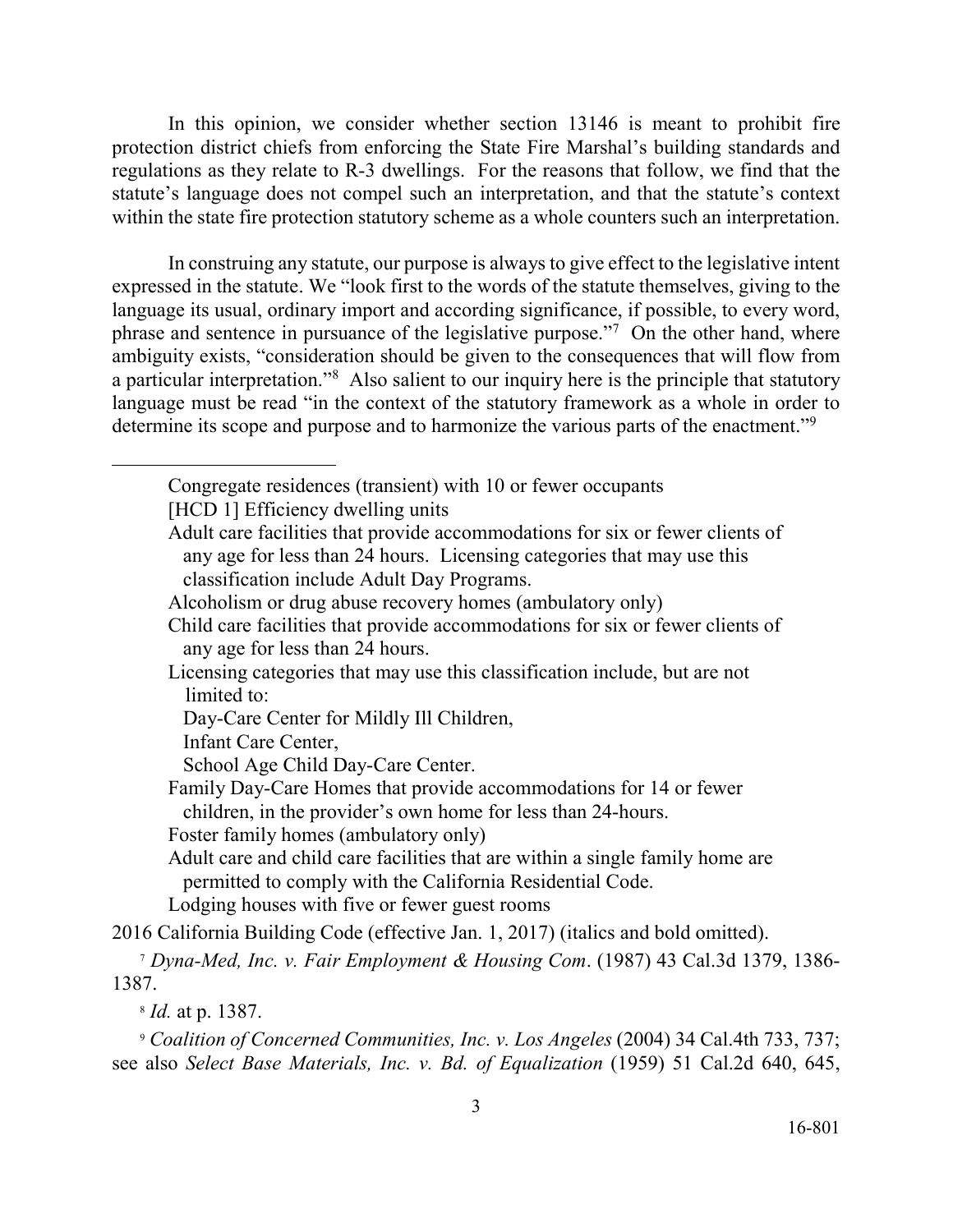We begin with the text of section 13146, which provides, in relevant part:

 Code relating to fire and panic safety and other regulations of the State Fire The responsibility for enforcement of building standards adopted by the State Fire Marshal and published in the California Building Standards Marshal shall be as follows:

 (a) The city, county, or city and county with jurisdiction in the area affected by the standard or regulation shall delegate the enforcement of the building standards relating to fire and panic safety and other regulations of the State Fire Marshal as they relate to R-3 dwellings, as described in Section 310.5 of Part 2 of the California Building Standards Code, to either of the following:

(1) The chief of the fire authority of the city, county, or city and county, or his or her authorized representative.

 (2) The chief building official of the city, county, or city and county, or his or her authorized representative.

 (b) The chief of any city, county, or city and county fire department or of any fire protection district, and their authorized representatives, shall enforce within its jurisdiction the building standards and other regulations of the State Fire Marshal, except those described in subdivision (a) or (d).

 standards and other regulations of the State Fire Marshal in areas outside of (c) The State Fire Marshal shall have authority to enforce the building corporate cities and districts providing fire protection services.

official or the governing body. $10$ (d) The State Fire Marshal shall have authority to enforce the building standards and other regulations of the State Fire Marshal in corporate cities and districts providing fire protection services upon request of the chief fire

 *prohibits* fire protection district chiefs from enforcing the State Fire Marshal's building We have been asked to provide our opinion on the proposition that section 13146

 $\overline{a}$ 

 quoting *Stafford v. Los Angeles County Employees' Retirement Bd.* (1954) 42 Cal.2d 795, 799 ("every statute should be construed with reference to the whole system of law of which it is a part so that all may be harmonized and have effect").

<sup>10</sup> Health & Saf. Code, § 13146, subds. (a)-(d).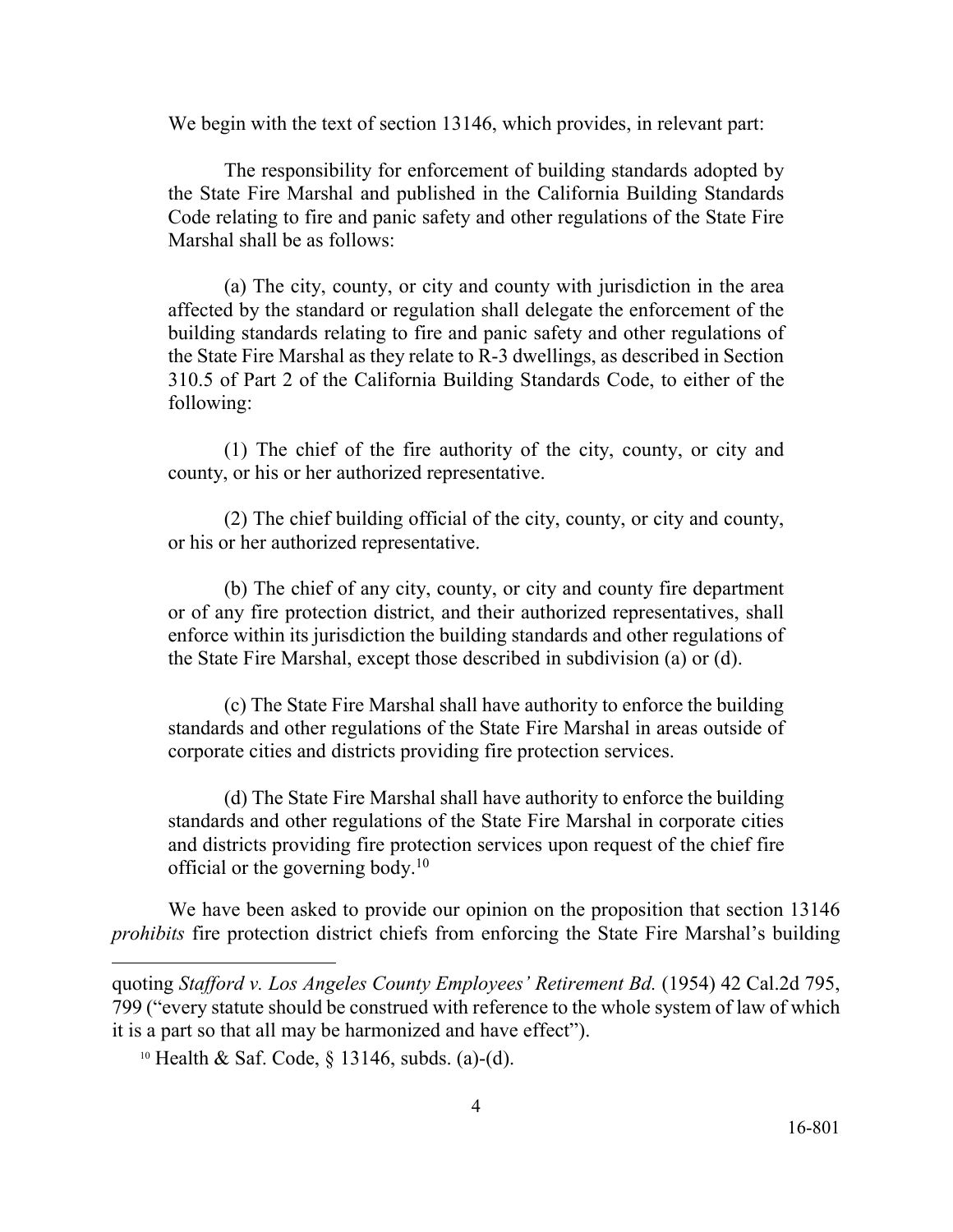standards relating to R-3 dwellings. The argument focuses on the language in subdivisions and regulations "except those described in subdivision (a) . . . ." The argument, in short, (a) and (b) of the statute. Subdivision (a) assigns authority to enforce standards relating to R-3 dwellings to local fire or building officials—not to fire protection district chiefs while subdivision (b) of the statute directs fire protection district chiefs to enforce standards is that the exception expressed in subdivision (b) is mandatory, rather than discretionary, placing a hard limitation on the potential jurisdiction of a fire protection district chief.

 We disagree. First, we do not construe subdivision (b)'s exception from the enforcement. Second, the Legislature's overall fire protection statutory scheme supports a contrary interpretation, that is, that fire protection district chiefs are generally authorized to enforce all relevant standards and regulations within their jurisdictions. mandate to enforce R-3 dwelling standards and regulations as a mandatory bar to enforcement, but rather as a discretionary outlet to prevent unnecessary duplication of

 enforce the state fire building regulations as an item of general business, but instead they "shall delegate" enforcement to the local fire chief or building chief.<sup>11</sup> Subdivision (a) is silent as to fire protection district chiefs. Turning to the key provisions of the statutory scheme, we see that section 13146 as a whole parcels out the official responsibilities for enforcing the State Fire Marshal's building standards and regulations as they relate to R-3 dwellings throughout the state. Subdivision (a) provides that city councils and county boards of supervisors are not to

 provides that a fire protection district chief "shall enforce" the State Fire Marshal's building standards and regulations, "except those described in subdivision (a) or (d)." As we have addresses situations where the State Fire Marshal itself is delegated to enforce its building regulations at the request of a local agency.12 Thus, fire protection district chiefs *must*  enforce State Fire Marshal building regulations and standards as a general matter, but are Fire protection districts and their chiefs are addressed in subdivision (b), which seen, subdivision (a) addresses situations where a local fire department or building department has been delegated to enforce R-3 dwelling regulations; subdivision (d) not required to do so in situations where code enforcement is in the hands of another agency.

 $\overline{a}$ 

<sup>&</sup>lt;sup>11</sup> Health & Saf. Code,  $\S$  13146, subd. (a). As used in the Health and Safety Code, the word "shall" is mandatory. (Health & Saf. Code, § 16.)

 of the chief fire official or the governing body." (Health & Saf. Code, § 13146, subd. (d).) <sup>12</sup> Specifically, the State Fire Marshal has authority to enforce building standards and regulations "in corporate cities and districts providing fire protection services upon request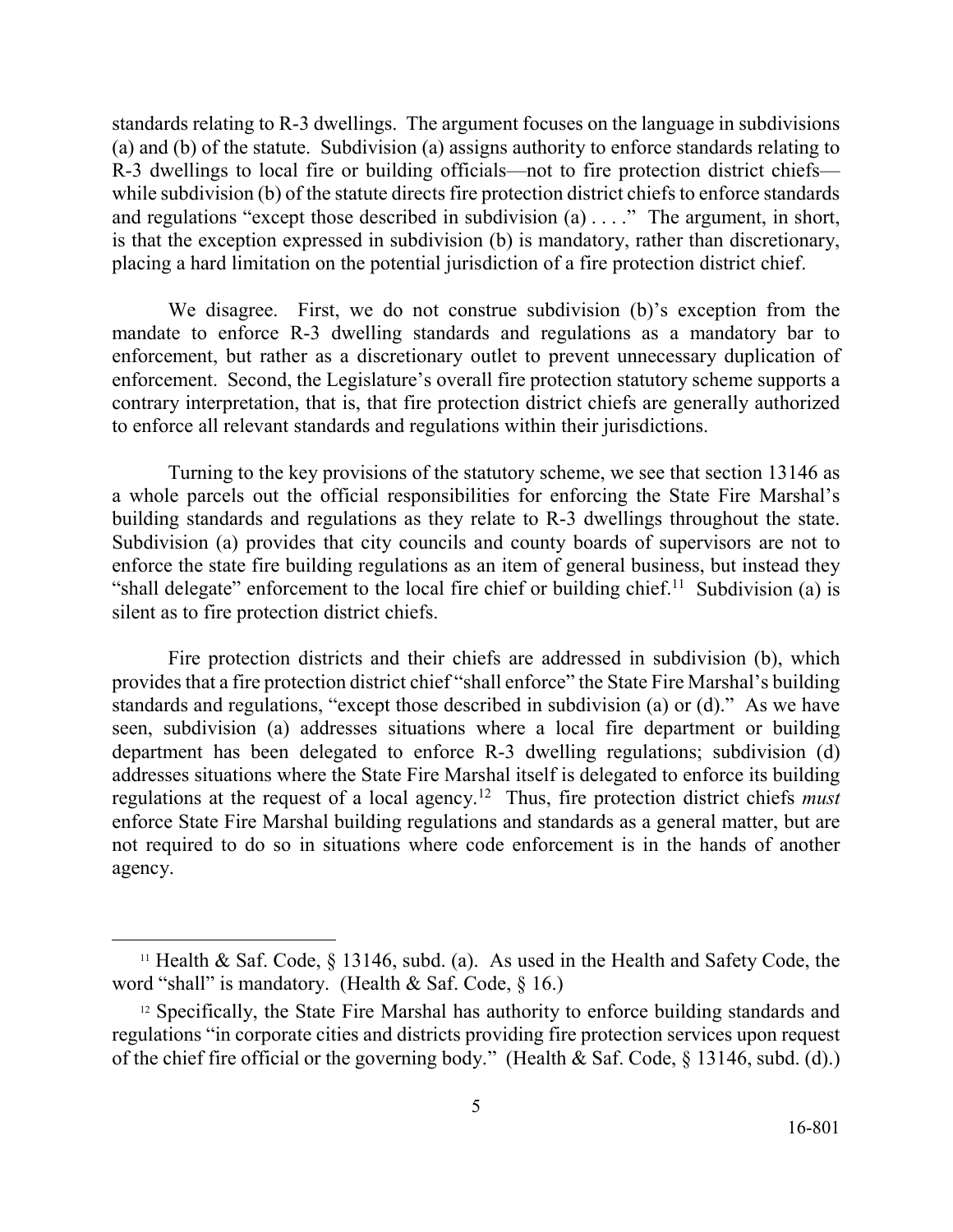protection districts under the Fire Protection District Law and related provisions.<sup>13</sup> The law gives fire protection districts "all rights and powers, expressed or implied, necessary of "fire protection services."<sup>14</sup> Fire protection district chiefs "shall enforce in their of fire or for the protection of life and property against fire or panic."<sup>15</sup> Similarly, fire Law,<sup>16</sup> state building standards relating to fire and panic safety, and regulations Our interpretation finds strong support in the broad powers bestowed on fire to carry out the purposes and intent" of the Fire Protection District Law, including the power to "enforce rules and regulations for the administration, operation, and maintenance" respective areas building standards relating to fire and panic safety adopted by the State Fire Marshal and published in the California Building Standards Code and other regulations that have been formally adopted by the State Fire Marshal for the prevention protection district chiefs are among those officials who must enforce the State Housing promulgated pursuant to the State Housing Law relating to fire prevention, protection and suppression, and fire and panic safety, in their respective areas.<sup>17</sup>

fire suppression and prevention for structures in the area  $\dots$ ."<sup>19</sup> A fire protection district may also provide a state agency with fire protection services, may provide a city or county with fire protection, suppression, and prevention services,<sup>20</sup> and may enter into a joint powers agreement or mutual aid agreement with a broad range of public agencies.<sup>21</sup> We In addition, fire protection districts may issue written orders to correct any fire hazard,<sup>18</sup> and annex territory (other than commercial forest lands) that is classified as a state responsibility area and, in such circumstances, "the district shall be responsible for

 $\overline{a}$ 

<sup>17</sup> Health & Saf. Code,  $\S$  17962. A city or county may designate a specified department or officer as responsible for enforcing those provisions, but only if there is no city or county fire department or fire protection district in the area. (Health  $&$  Saf. Code,  $&$  17964.)

18 Health & Saf. Code, § 13870.

19 Health & Saf. Code, § 13811.

20 Gov. Code, §§ 55603, 55632; Pub. Contract Code, § 20811.

 Code, § 6500 (public agencies); see also, Gov. Code, § 51175, subd. (a) ("Since fires ignore <sup>21</sup> Health & Saf. Code, §§ 13861, subd. (j) (joint powers), 13863 (mutual aid); see Gov. civil boundaries, it is necessary that cities, counties, special districts, state agencies, and federal agencies work together to bring raging fires under control. Preventive measures are therefore needed to ensure the preservation of the public peace, health, or safety").

<sup>13</sup> Health & Saf. Code, §§ 13800-13970.

<sup>14</sup> Health & Saf. Code, §§ 13861-13862.

 15 Health & Saf. Code, § 13145.

<sup>16</sup> Health & Saf. Code, §§ 17910-17998.3.